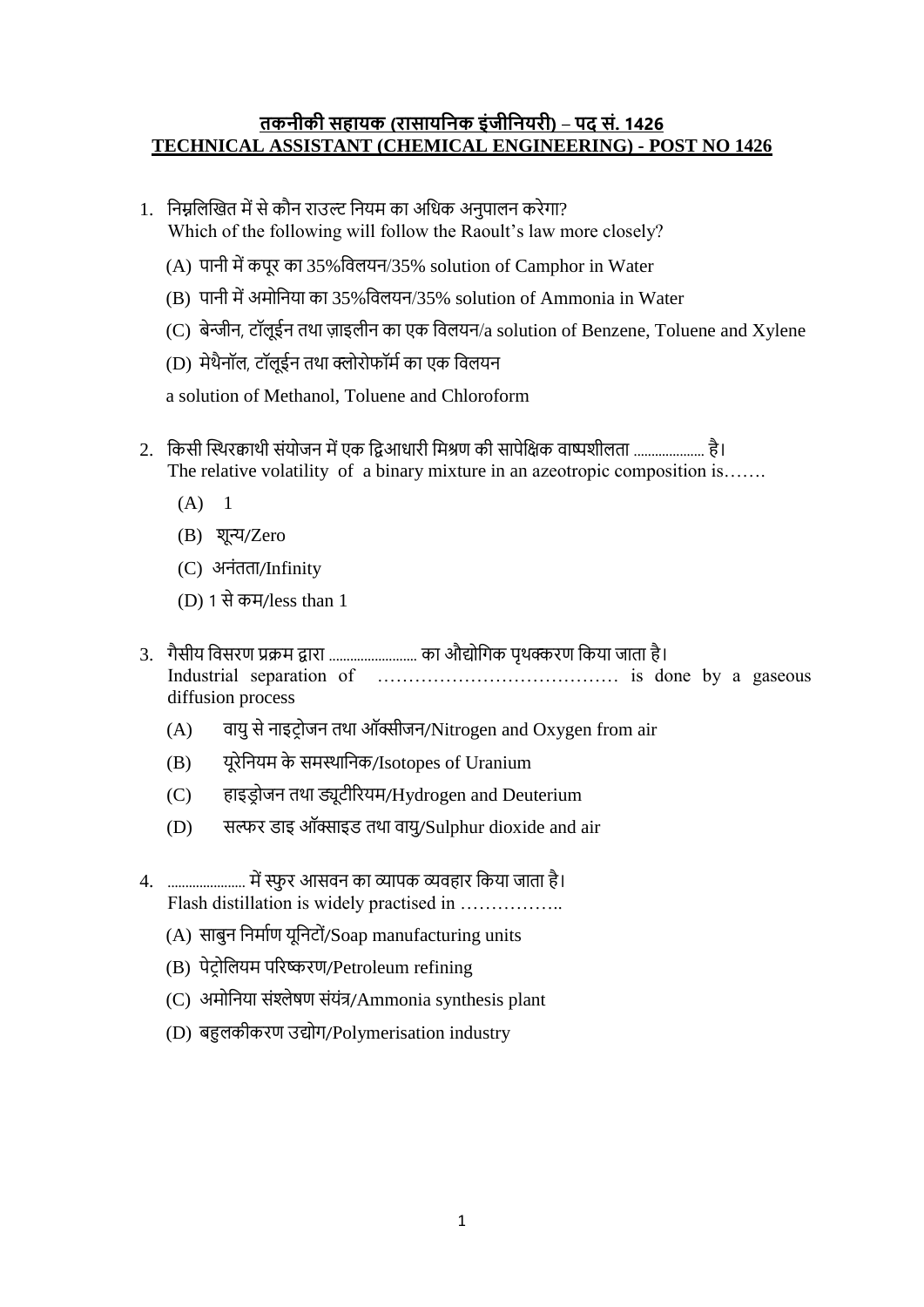- 5. तापमान में वृद्धि के साथ, नियत दाब पर, द्रवों में गैसों की विलेयता .................. With increase in temperature, at fixed pressure, the solubility of gases in liquids ......
	- (A) बढ़ती है/increases
	- (B) घटती है/decreases
	- (C) अपरिवर्तित रहती है/remains the same
	- $(D)$  प्रणाली के अनुसार A या B/A or B depending on the system
- 6. किसी शीतलन टावर के मामले में ............................... संख्या ताप तथा द्रव्यमान अंतरणों की दरों का अनुपात सूनित करता है।

…………….. number indicates the ratio of rates of heat and mass transfers in the case of a Cooling tower.

- (A) शेरवुड/Sherwood
- (B) स्टैन्टॉन/Stanton
- (C) िूइस/Lewis
- (D) पेक्लेट/Peclet
- 7. कोई अभिक्रिया निम्न तापमानों पर स्वाभाविक तथा उच्च तापमानों पर अस्वाभाविक रूप से हो तो ऐसी एक अनिनक्रया के निए निम्ननिखित में से कौि सा सही है?

A reaction is spontaneous at low temperatures and non-spontaneousat high temperatures. Which of the following is true for such a reaction?

- (A)  $\Delta H > 0$ ,  $\Delta S > 0$
- (B)  $\Delta H > 0$ ,  $\Delta S = 0$
- (C)  $\Delta H \leq 0$ ,  $\Delta S \geq 0$
- (D)  $\Delta H \le 0$ ,  $\Delta S \le 0$
- 8. रेफ्रिजरेटर ....................... सिद्धांत पर कार्य करते हैं। Refrigerators work on the principle of ………
	- (A) आवोगाद्रो परिकल्पना/Avogadro hypothesis
	- (B) जूल थॉमसन प्रभाव/Joule Thomson Effect
	- (C) पास्कि नियम/Pascal's Law
	- (D) नकरिोफ नियम/Kirchoff's Law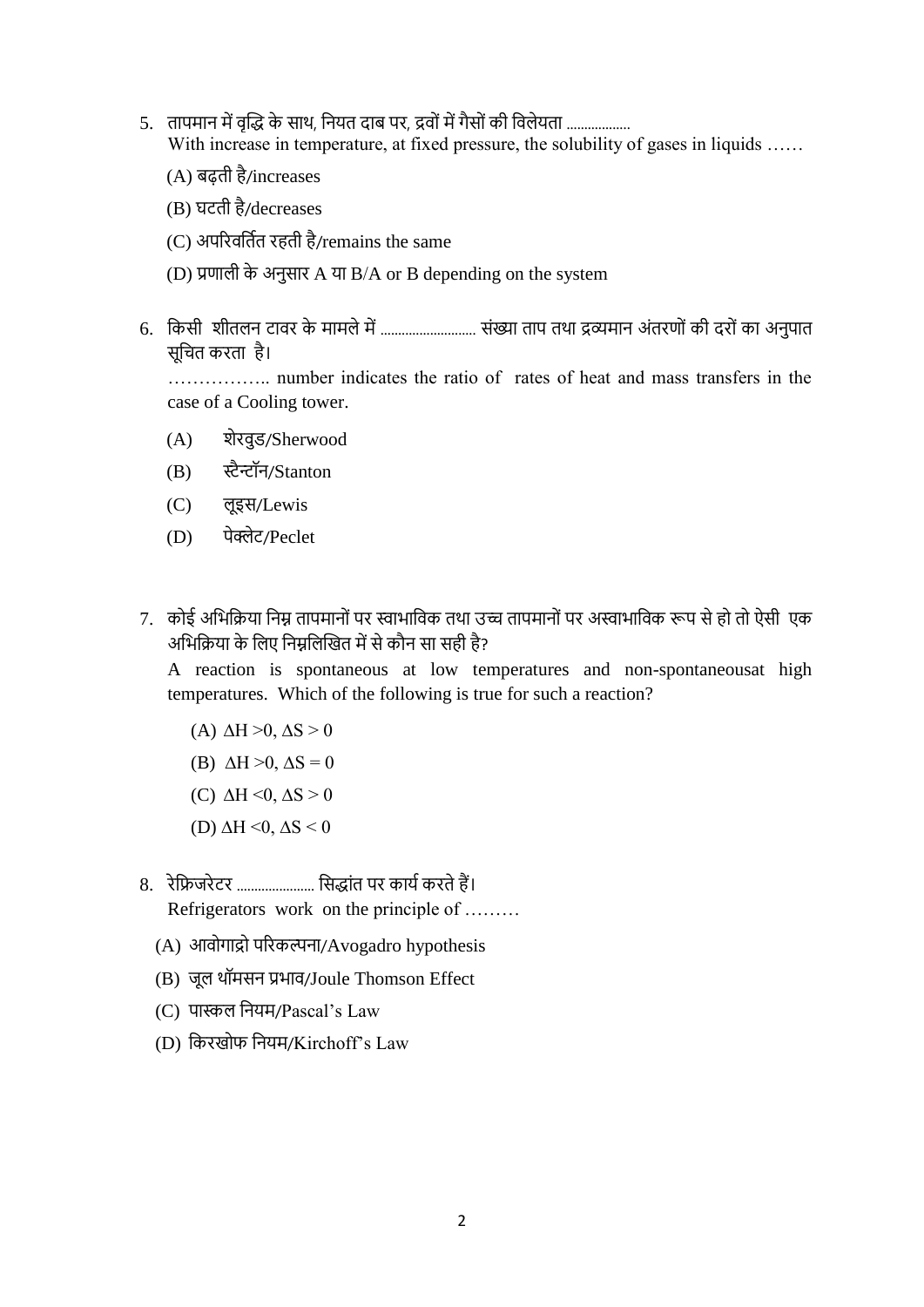- 9. काबोरंड्म में मुख्यतः ...................... शानमि है। Carborundum mainly consists of……..
	- (A)कै खियम नसनिके ट/Calcium Silicate
	- (B) सोनड्यम नसनिके ट/Sodium silicate
	- (C)नसनिकि काबामइड्/Silicone Carbide
	- (D) कैल्सियम कार्बाइड/Calcium Carbide
- 10. किसको नाविक का साबुन बुलाया जाता है? Which one is called a Sailor's Soap?
	- (A) सोनड्यम ओनिएट/Sodium Oleate
	- (B) पोटैनशयम ओनिएट/Potassium oleate
	- (C) सोडियम लाउरिल सल्फेट/Sodium lauryl sulphate
	- (D) कै खियम ओनिएट/Calcium Oleate.
- 11. तापमान में हर 10 °C बढ़ाव के साथ एक रासायनिक अभिक्रिया की दर दुगुनी होती है। जब इस अनिनक्रया का तापमाि 30 °C से 60 °C तक बढ़ता है तब अनिनक्रया की दर ...................... बढ़ती है। For every 10 °C rise in temperature, the rate of a chemical reaction doubles. When the temperature of a reaction is increased from 30 °C to 60 °C, the rate of a reaction increases………
	- $(A)$  4 गुना/times
	- $(B)$  8 गुना/times
	- $(C)$  6 गुना/times
	- $(D)$  12 गुना/times
- 12. नकसी तरि का थथािीकृ त िेग नकसी िारा रेिा पर ......................िारा मानपत नकया जाता है। The localised velocity of a fluid along a streamline can be measured by ..........
	- (A) पीटो नाल/Pitot tube
	- (B) िैन्टुरी मापी/Ventury meter
	- (C) रोटामापी/Rotameter
	- (D) रंध्र मापी/Orifice meter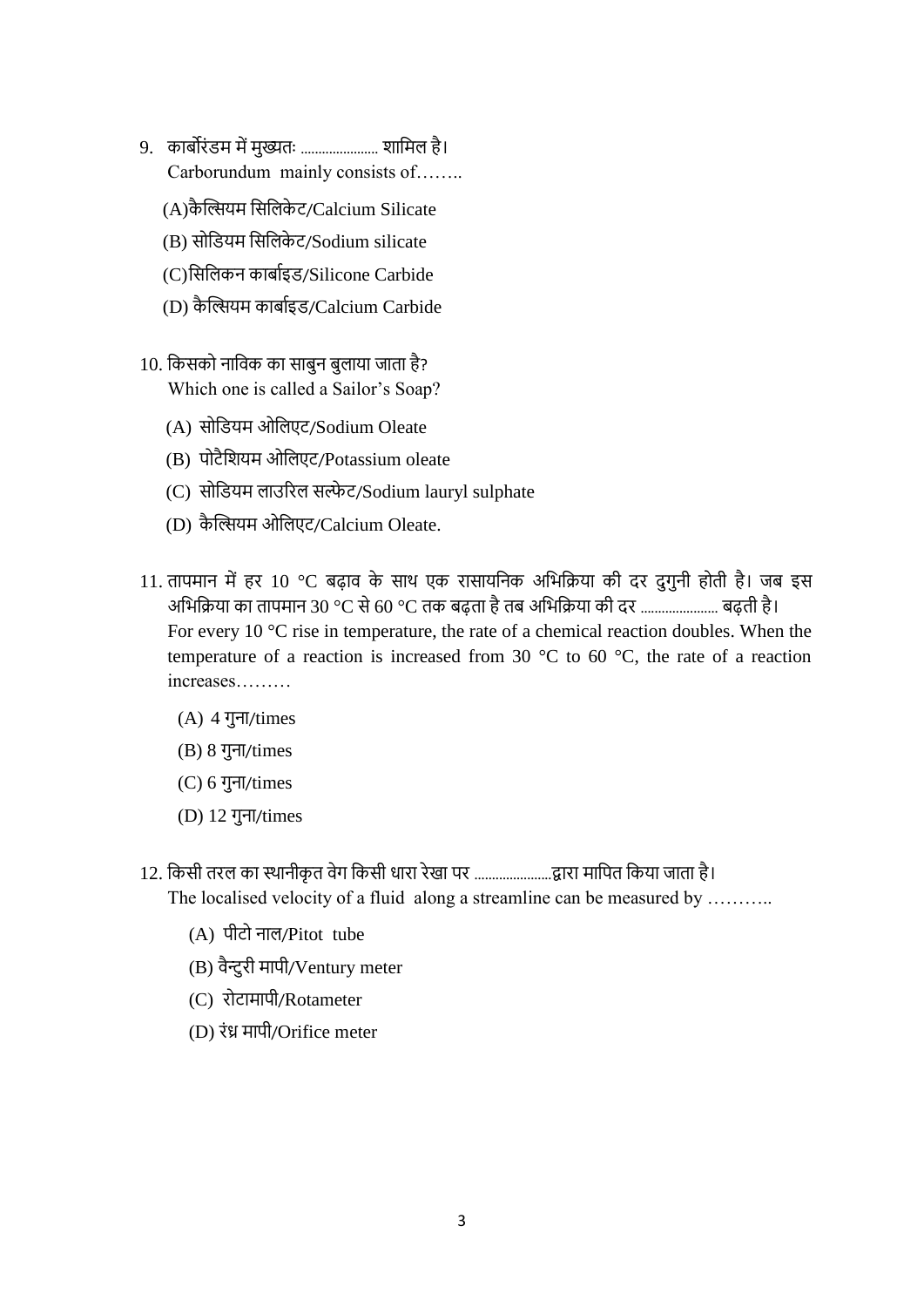13. यनद log√2 X= 4है तो X नकतिा है

Solve X, if  $log_{\sqrt{2}} X = 4$ .

(A) 2

- (B) 16
- (C) 4
- (D) 24
- 14. किसी आदमी ने अपनी यात्रा के दूसरे घंटे में 5 कि.मी.की यात्रा की। यह पहले घंटे में उनकी यात्रा की ¼वां हिस्सा अधिक थी। तीसरे घंटे में उन्होंने दूसरे घंटे से 1/5 वां हिस्स अधिक यात्रा की। तीन घंटों में उन्होंने कितनी दूर यात्रा की?

A man travelled 5 km in the second hour of his trip. This was  $\frac{1}{4}$ <sup>th</sup> more than he traveled in the first hour. In the third hour he travelled  $1/5$ <sup>th</sup> more than he did in the second. How far did he travel in three hours?

- (A) 6 नक.मी./km
- (B) 13.8 नक.मी./km
- (C) 20 नक.मी./km
- (D) 15 नक.मी./km
- 15. निम्नलिखित में से कौन सा द्रव युग्म निश्चित रूप से राउल्ट नियम से विचलित होता है? Which of the following liquid pairs deviate from Raoult's law positively?
	- (A) जल-HCl/Water- HCl
	- (B) बेन्जीन-मेथेनॉल/Benzene Methanol
	- (C) ऐसीटोन-क्लोरोफॉर्म/Acetone- Chloroform
	- (D) जल-HNO3/Water- HNO3
- 16. समय के चलने के साथ, ब्रह्मांड की एन्ट्रॉपी ................................. As the time is passing, entropy of the universe .........
	- (A) बढ़ती जा रही है/is increasing
	- (B) खथथर रहती है/remains constant
	- (C) घटती जा रही है/is decreasing
	- (D) पूर्वानुमान नहीं किया जा सकता/cannot be predicted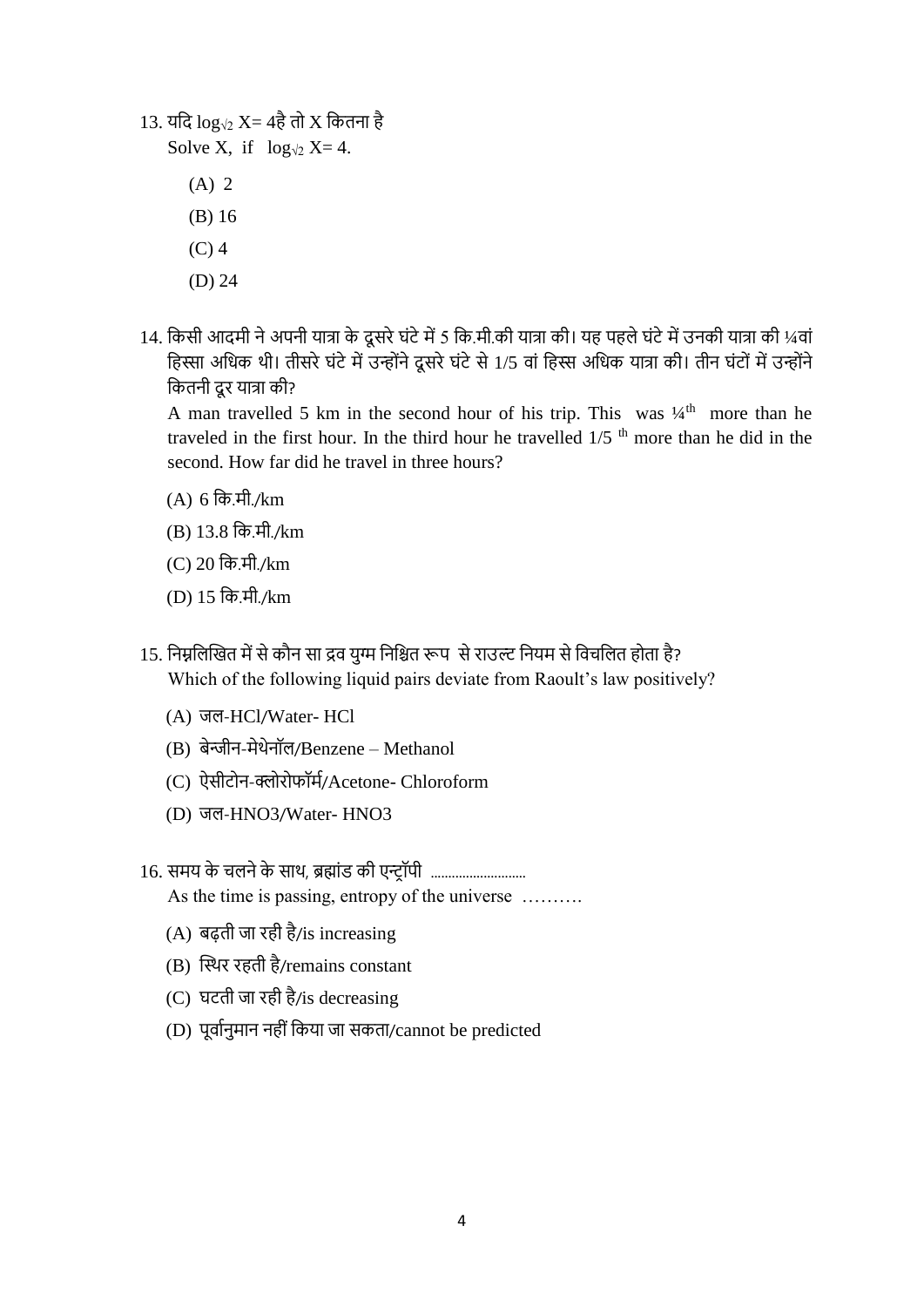17. 0.6% यूररया निियि, .........................के साथ समपरासारी रहेगा।

A 0.6% Urea solution would be isotonic with……

- (A) 0.05 M NaClविलयन/solution
- (B) 0.6% Na Cl विलयन/solution
- (C) 0.6% ग्लूकोस विलयन/glucose solution
- (D) 0.10 M ग्लूकोस विलयन/glucose solution
- 18. द्रव निष्कर्षण में प्रयुक्त विलायक मेंवाष्पन की गुप्त ऊष्माउच्च नहीं होनी चाहिए, क्योंकि The solvent used in liquid extraction should not have high latent heat of vaporisation, because………
	- (A)दाब घट जाता है और इसनिए पंनपंग की िागत बहुत अनिक होगी।

the pressure drop and hence the pumping cost will be very high

- (B) आसवन द्वारा उसे पुनःप्राप्त नहीं किया जा सकता/it cannot be recovered by distillation
- (C) आसवन द्वारा उसकी पुनःप्राप्ति की लागत अलाभकारी और अत्यधिक

its recovery cost by distillation may be uneconomically high

- (D) आसवन द्वारा पुनःप्राप्त करते समय वह अपघटित हो जाएगा it will decompose while recovering by distillation
- 19. 25 °Cपरशुद्ध जल की ग्राम अणुकता ....................... है। The molarity of pure water at  $25^{\circ}$ C is …………….
	- (A) 100.1 M
	- (B) 50.2 M
	- (C) 55.4 M
	- (D) 18.0 M
- 20. नकसी गैस को के िि .......................... द्रनित नकया जा सकता है। A gas can be liquefied only ……..
	- (A) उसके क्रांनतक तापमाि के ऊपर/above its critical temperature
	- (B) उसके क्रांतिक तापमान के नीचे/below its critical temperature
	- (C) उसके क्रांनतक तापमाि पर/at its critical temperature
	- (D) किसी तापमान पर/at any temperature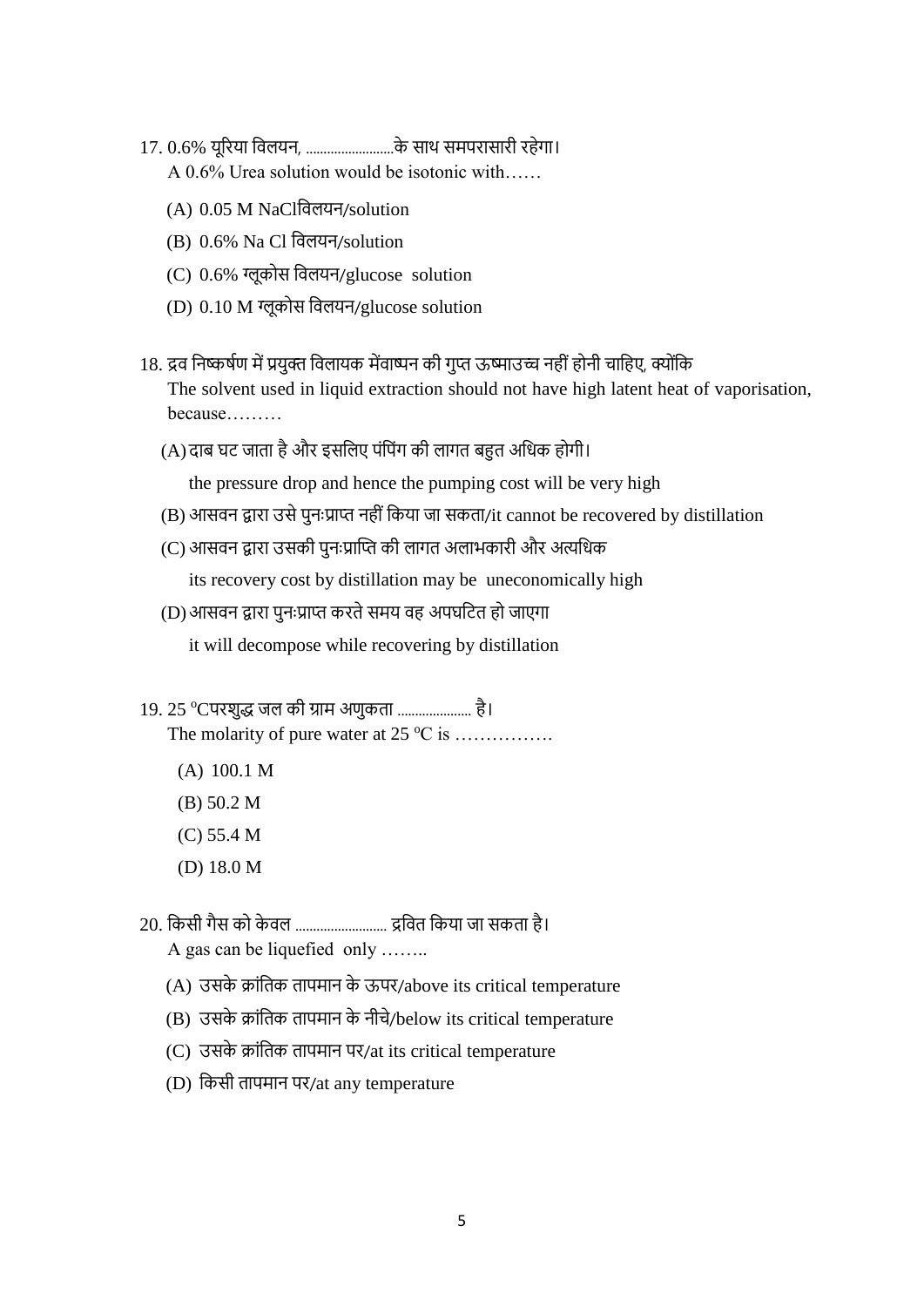21. मिश्रण के लिए किसी गण (बैच) प्रक्रम में H2के5 ग्राम अणु और CO2के3 ग्राम अणु को एक पात्र में 42 ग्राम अणुCO2के साथ प्रवेश कराया जाता है। यदि उत्पादित10 ग्राम अणु उस पात्र को छोड़ जाते हैं तो उस उत्पाद में $\rm{H}_{2}$ का प्रतिशत कितना है?

In a batch processfor mixing, 5 moles of  $H_2$  and 3 moles of  $CO_2$  entered a vessel with 42 moles of CO2. If 10 moles of product leaves the vessel, what is the percentage of  $H_2$  in the product?

- (A) 80
- (B) 50
- (C) 30
- (D) 10

22. किसी रिऐक्टर मेंCO<sub>2</sub> तथा H<sub>2</sub>O,की आपूर्ति जाती है। उस उत्पाद में 40% CO<sub>2</sub>, 30% H<sub>2</sub>O तथा 30%  $\rm\,H_2CO_3$ हैं।  $\rm\,CO_2$ की प्रभरण दर तथा उत्पादों की दर के बीच का अनुपात क्या होगा?

A reactor supplied with  $CO_2$  and  $H_2O$ , the product contains 40%  $CO_2$ , 30%  $H_2O$  and  $30\%$  H<sub>2</sub>CO<sub>3</sub>, what is the ratio of feed rate of CO<sub>2</sub> and rate of products?

- (A) 0.4
- (B) 0.8
- (C) 0.7
- (D) 0.3
- 23. किसी स्कूल में भौतिकी, रसायनविज्ञान तथा गणित के सीट 3:4:6के अनुपात में हैं। इन सीटों को क्रमशः 10%, 20% और 50%के अनुपात में बढ़ाने का प्रस्ताव है। बढ़ाए गए सीटों का अनुपात क्या होगा? Seats of Physics, Chemistry and Mathematics in a school are in the ratio 3:4:6. There is a proposal to increase these seats by 10%, 20% and 50% respectively. What will be ratio of increased seats?
	- (A) 11:16:30
	- (B) 16:12:15
	- (C) 16:11:30
	- (D) 12:16:30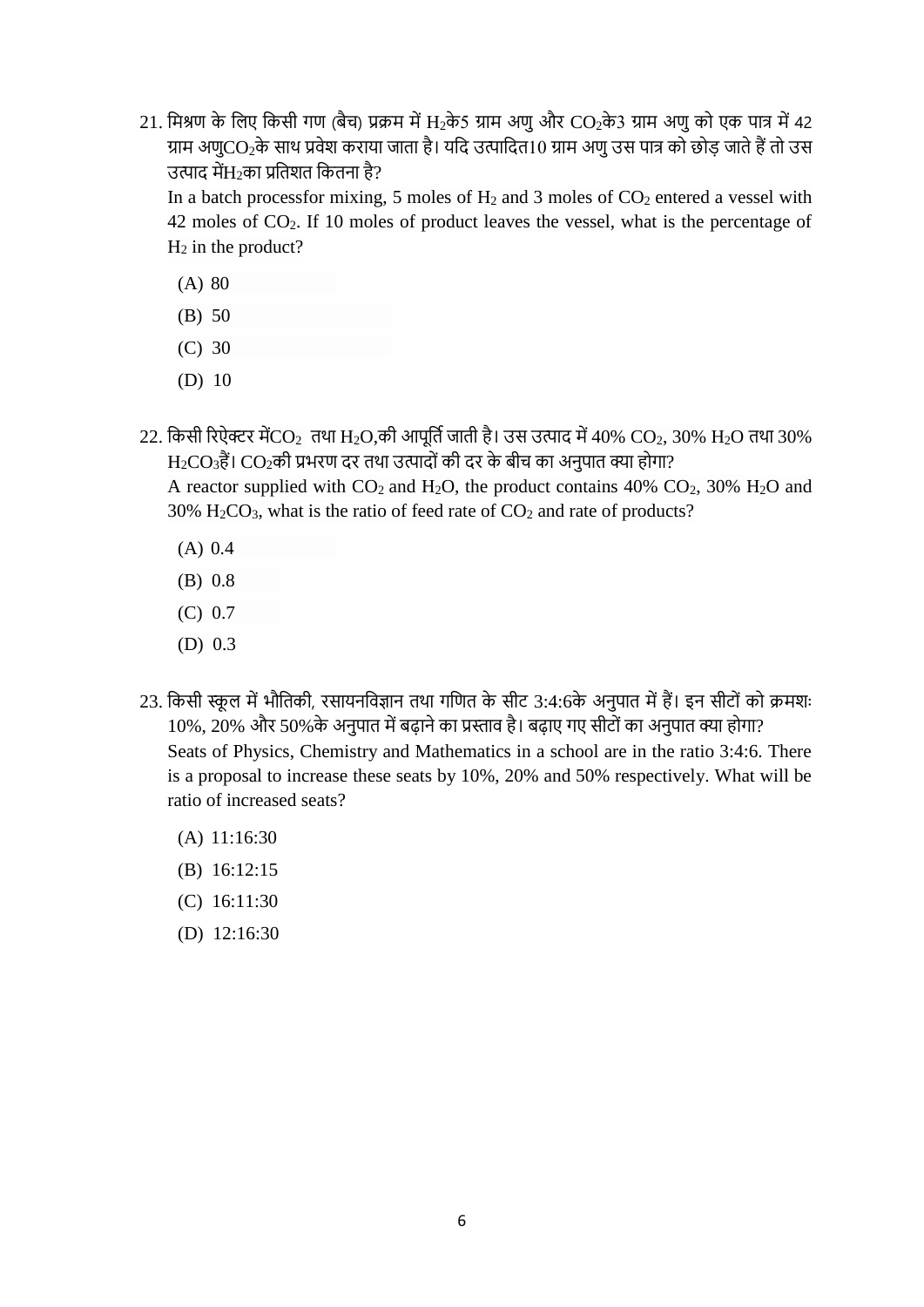24. किसी पात्र के नीचे एक रिसाव है। रिसाव के आने से पहले उस पात्र को साधारण तापमान पर 4 ½घंटों मेंभरा जा सकता था। अब उसके लिए ½ घंटा अधिक लेता है। यदि वह पात्र भरा हुआ है तो रिसाव के कारण कितने घंटों में वह बिलकुल खाली हो जाएगा?

There is a leak in the bottom of a vessel. Before the leak it could be filled with water in 4  $\frac{1}{2}$  hours at room temperature. It now takes  $\frac{1}{2}$  hour longer. If the container is full, in how many hours would the leakage empty the full container?

- (A) 40 h
- (B) 36 h
- (C) 56 h
- (D) 45 h
- 25. दो सिक्कों को एक साथ टॉस किया जाता है। एक साथदो शीर्ष आने की प्रायिकता कितनी है?

Two coins are simultaneously tossed. What is the probability that two heads are simultaneously appearing?

- (A) 1/8
- (B) 1/6
- (C) 1/4
- (D) 1/2

26. मैट्रिक्स A| 0 0 -3 | का रैंक............................ है। 9 3 5 3 1 1 Rank of the Matrix A  $\begin{bmatrix} 0 & 0 & -3 \end{bmatrix}$  is …………… 9 3 5 3 1 1

- $(A)$  0
- (B) 1
- (C) 2
- (D) 3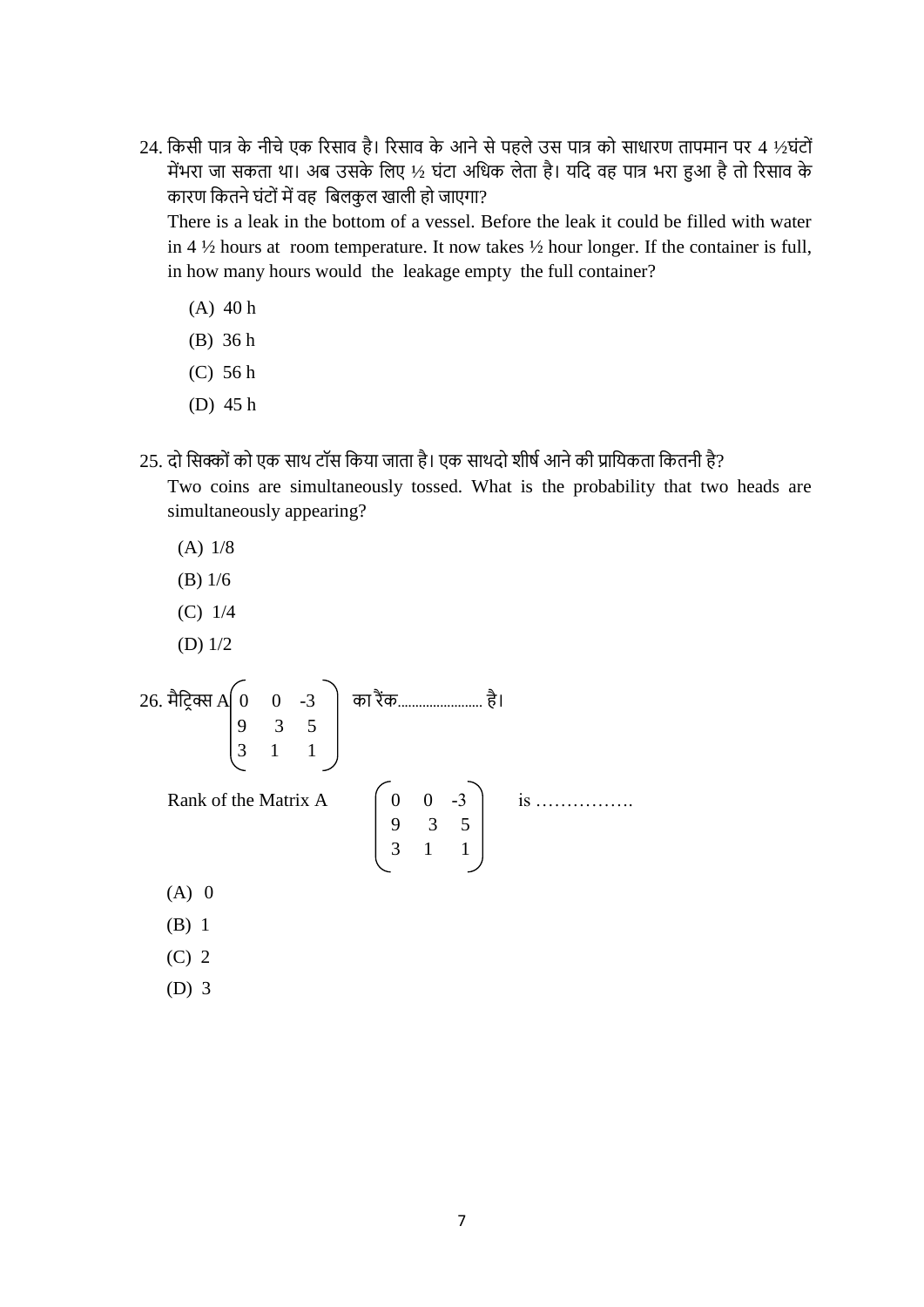- 27. यदि जल तथा HClका स्थिरक्वाथी मिश्रण 108.5 °C पर उबलता है तो यह विलयन ............................. है। If the azeotropic mixture of Water and HCl boils at 108.5 °C, this solution is…………….
	- (A) आदशम/ideal
	- $(B)$  धनात्मक विचलन के साथ अनादर्श/non ideal with positive deviation
	- (C) ऋणात्मक विचलन के साथ अनादर्श/non ideal with negative deviation
	- (D) पूर्वानुमान नहीं किया जा सकता/cannot be predicted
- 28. तरल एक पदार्थ है जो

A fluid is a substance that ……………

- $(A)$  स्थाई रूप से विकृति का प्रतिरोध करता है/permanently resists distortion
- $(B)$  स्थाई विकृति का प्रतिरोध नहीं करता है/does not resist permanent distortion
- (C) निश्चित घनत्व रखता है जो तापमान के साथ नहीं बदलता has a definite density that does not change with temperature
- (D) श्यानता रखता है जिसका सटीक मापन नहीं किया जा सकता has a viscosity that cannot be accurately measured
- 29. किसी मैनोमीटर का उपयोग ...................... के मापन हेतु किया जाता है। A manometer is used to measure……..
	- (A) केवल दाब के अंतर/pressure difference only
	- (B) केवल निरपेक्ष दाब/absolute pressure only
	- $(C)$   $(A)$  तथा  $(B)$ दोनों/both  $(A)$  and  $(B)$
	- (D) तरल वेग तथा दाब/fluid velocity and pressure.

## 30. तापमान में बढ़ाव के कारण किसी द्रव की श्यानता ..............................

Viscosity of a liquid………………. with increase in temperature.

- (A) घटती है/decreases
- (B) बढ़ती है/increases
- (C) अप्रिानित रहती है/remains unaffected
- $(D)$  इनमें से कोई नहीं/None of the above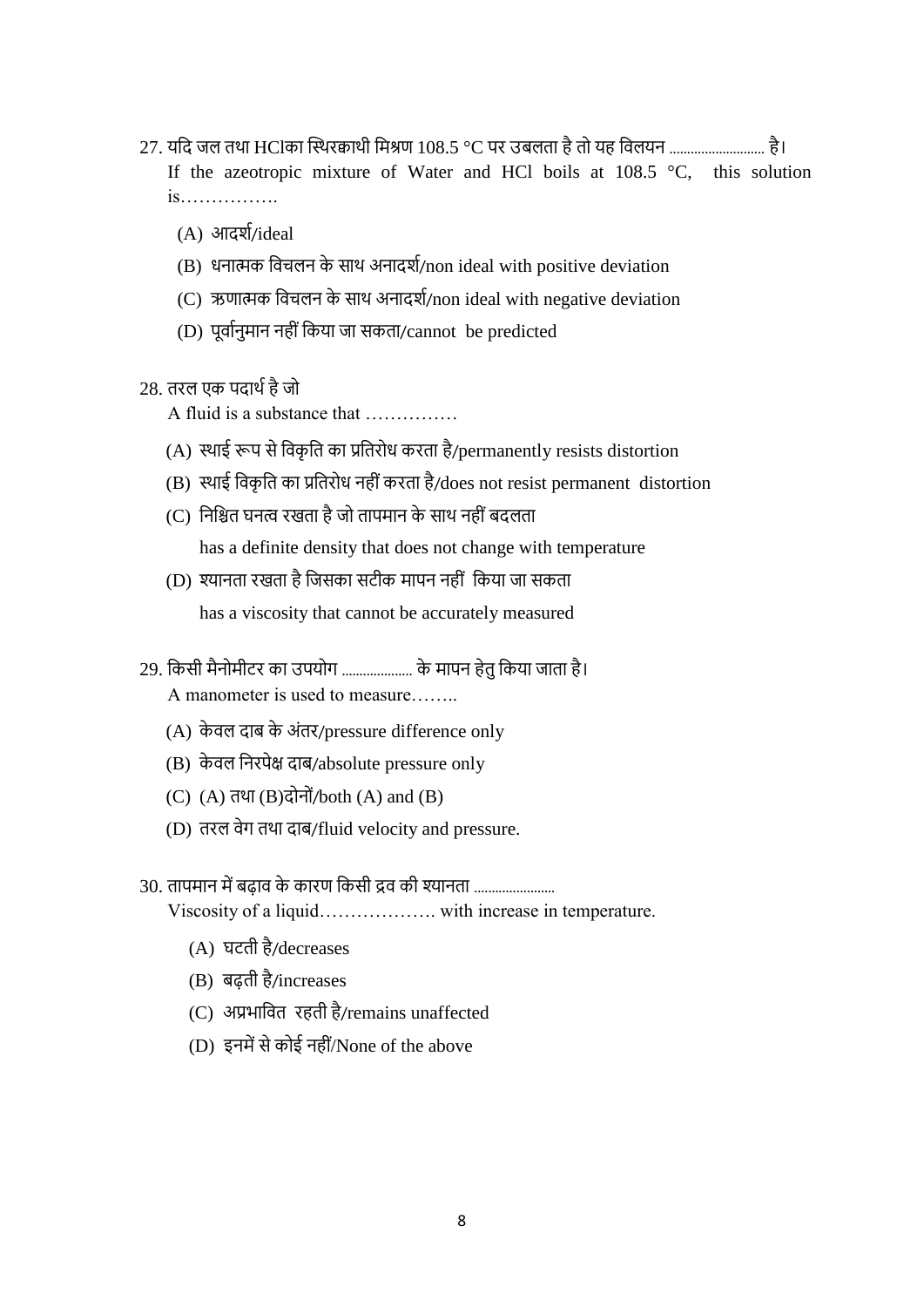31. ..................................के अिुसार नकसी पाइप मेंघषमण प्रनतरोि,V <sup>2</sup>के आिुपानतक है।

The friction resistance in a pipe is proportional to  $V^2$  according to............

- (A) रेनाड्ल्स संख्या/Reynolds number
- (B) फ्राउड संख्या/Froude number
- (C) िेबर संख्या/Weber number
- (D) िेबर िाउड्/Weber Froude
- 32. दलन (क्रर्षिग)द्वारा कण के आकार को कम करने के लिए निम्नलिखित में से कौन सा नियम प्रयुक्त किया जाता है?

Which of the following laws is used for particle size reduction by crushing?

- (A) किरखोफ नियम/Kirchoff's law
- (B) डाल्टन नियम/Dalton's law
- (C) राउल्ट नियम/Raoult's law
- (D) बॉण्ड नियम/Bond's law
- 33. तीन पासों को एकसाथ फेंका जाता है। एक साथ रूप में एक ही संख्या दिखाई देने की प्रायिकता कितनी है?

Three dices are thrown together. What is the probability that the same number appears simultaneously?

- (A) 1/6
- (B) 1/36
- (C) 5/36
- (D) 5/216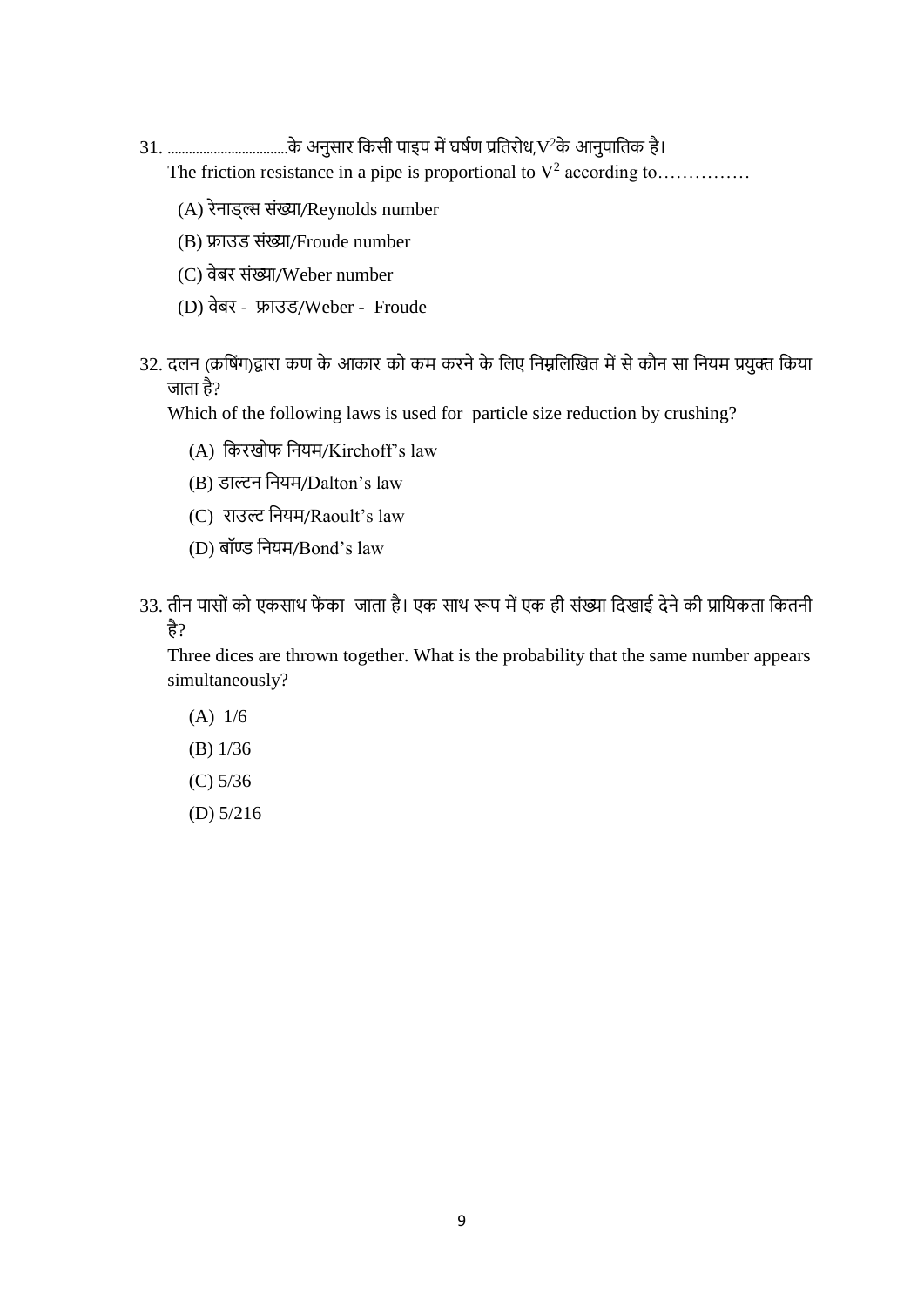34. नीचे दिखाए गए चित्र के चौकोरों में छः X ओं को इस प्रकार रखे जाने हैं कि प्रत्येक पंक्ति में कम-से-कम एक X हो। कितने प्रकार में यह संभव है?

 $Six X s$  have to be placed on the squares of the figure shown below, in such a way that each row has at least one X . How many ways it is possible?



- (A) 26
- (B) 28
- (C) 27
- (D) 30

35. एक बड़ी रेिाड््ि संख्या ............................. का सूिक है। A large Reynolds number is an indication of ……………….

- $(A)$  सुगम तथा धारा रेखा प्रवाह/smooth and streamline flow
- (B) पटिीय प्रिाह/laminar flow
- (C) अपररिती प्रिाह/steady flow
- (D) उच्च प्रिुब्ध प्रिाह/highly turbulent flow

36. ......................... से ट्यूब रनहत टायर बिाए जा सकते हैं। Tubeless tyres can be made from,

- (A) निटॉि रबड़/Viton rubber
- (B) ब्यूनटि रबड़/Butyl rubber
- (C) नसनिकि रबड़/Silicone rubber
- (D) नाइट्राइल रबड़/Nitrile rubber

37. पृष्ठीय तिाि कायूनिट..........................है। Surface tension has units of …………….

- $(A)$  बल प्रति यूनिट क्षेत्र/force per unit area
- (B) बल प्रति यूनिट लंबाई/force per unit length
- (C) बल प्रति यूनिट काल/force per unit time
- (D) बल . दूरी/force . distance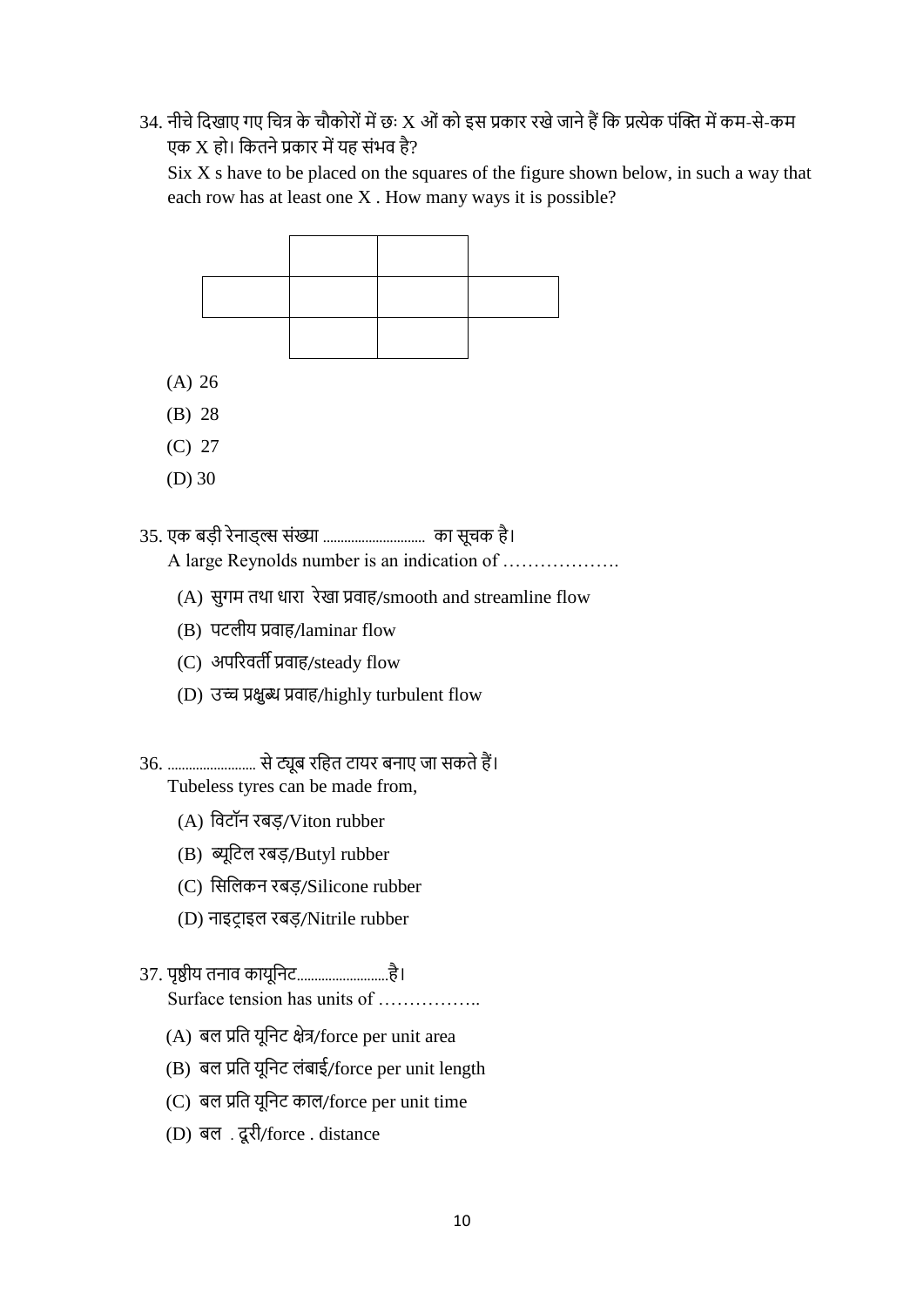38. निम्नलिखित में से कौन सा एक स्थुल क्रशर है

Which of the following is a coarse crusher?

- (A) नड्स्क क्रशर/Disc crusher
- (B) शंकु रूपी क्रशर/Conical crusher
- (C) रॉि क्रशर/Roll crusher
- (D) हिु क्रशर/Jaw crusher
- 39. उस उत्प्रेरक का नाम बताइए जिसे मुख्यतया प्लैटिनम की तुलना में विषाक्तन के प्रति उसकी उच्च प्रतिरक्षा के कारण  $\rm H_2SO_4$ निर्माण के लिए चुना जाता है।

Name the catalyst which is chosen for H<sub>2</sub>SO<sub>4</sub> manufacturing mainly due its superior immunity to poisoning compared to Platinum,

- $(A)$  TiO<sub>2</sub>
- (B)  $V_2O_5$
- (C) निकेल/Nickel
- (D) CuO
- 40. किसी पाइप के अचानक विस्तार के कारण तरल प्रवाह का शीर्षह्रास ........................... द्वारा दिया जाता है। The loss of head for fluid flow due to sudden expansion of a pipe is given by …………………
	- (A)  $h_L = (V_1^2 V_2^2)/2g$
	- (B)  $h_L = (V_1^2 V_2^2)/g$
	- (C)  $h_L = (V_1 V_2)^2 / 2g$
	- $(D)$  उपर्युक्त में से एक भी नहीं/none of the above
- 41. चिपचिपे पदार्थों के परिवहन के लिए सबसे उचित संवाहक ........................ है। Most suitable conveyer for transportation of sticky substances is ………….
	- $(A)$  ऐप्रन संवाहक/apron conveyer
	- (B) बेल्ट संवाहक/belt conveyer
	- (C) स्क्रू संवाहक/screw conveyer
	- (D) वातीय संवाहक/pneumatic conveyer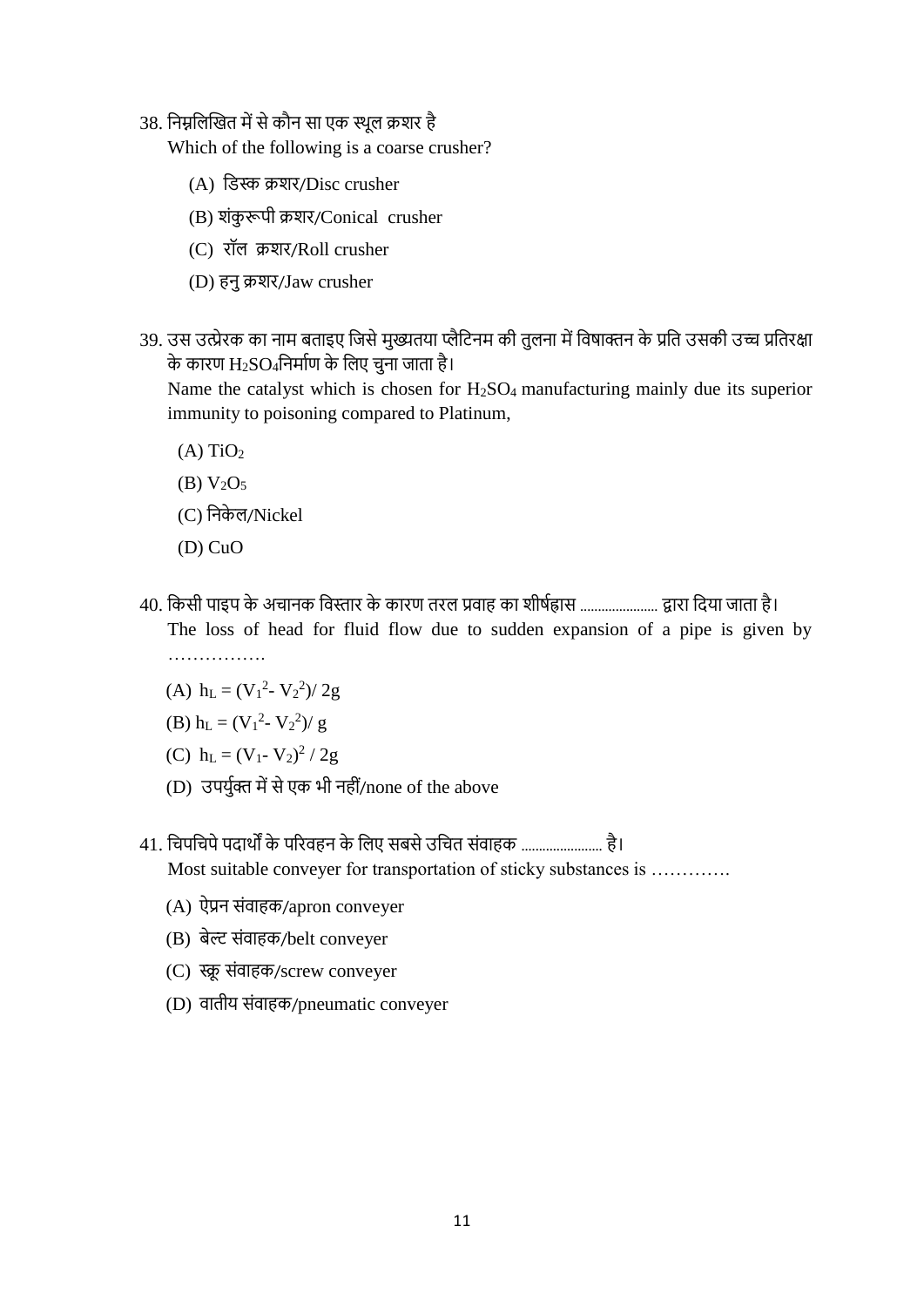- 42. ............................िह संिाहक है, जो अपिरक पदाथम के पररिहि के निए उनित िहीं है। A conveyer not suitable for transportation of abrasive material is …………….
	- (A) बेल्ट संवाहक/belt conveyer
	- $(B)$  ऐप्रन संवाहक/apron conveyer
	- (C) श्रृंखला संवाहक/chain conveyer
	- (D) उड़ान संवाहक/flight conveyer
- 43. ऊष्मांतरण की न्यूसेल्ट संख्या के अनुरूप द्रव्यमान अंतरण का विमाहीन ग्रुप ............................ संख्याहै। Corresponding to Nusselt number in heat transfer, the dimensionless group in mass transfer is the…………………… number.
	- (A) पेक्लेट/Peclet
	- (B) शेरवुड/Sherwood
	- (C) खिट/Schmidt
	- (D) स्टैन्टॉन/Stanton
- 44. अंतर्गम पर 90 बार दाब से युक्त किसी पाइपमें उसकी लंबाई के कारण10 बार का पात होता है। संचरण की दिता नकतिी होगी?

A pipe with a pressure of 90 bar at the inlet suffers a drop of 10 bar over its length. What is the efficiency of transmission?

- (A) 33.3%
- (B) 66.6%
- (C) 77.7%
- (D) 88.8%
- 45. निम्नलिखित उपकरणों में से किसके द्वारा रेशेदार पदार्थ को तोड़ा जा सकता है

Fibrous material can be broken by which of the following equipments?

- (A) नपंजरी क्रशर/Squirrel cage crusher
- (B) दो रॉल मिल/Two roll mill
- (C) ट्यूब नमि/Tube mill
- (D) बॉल मिल/ball mill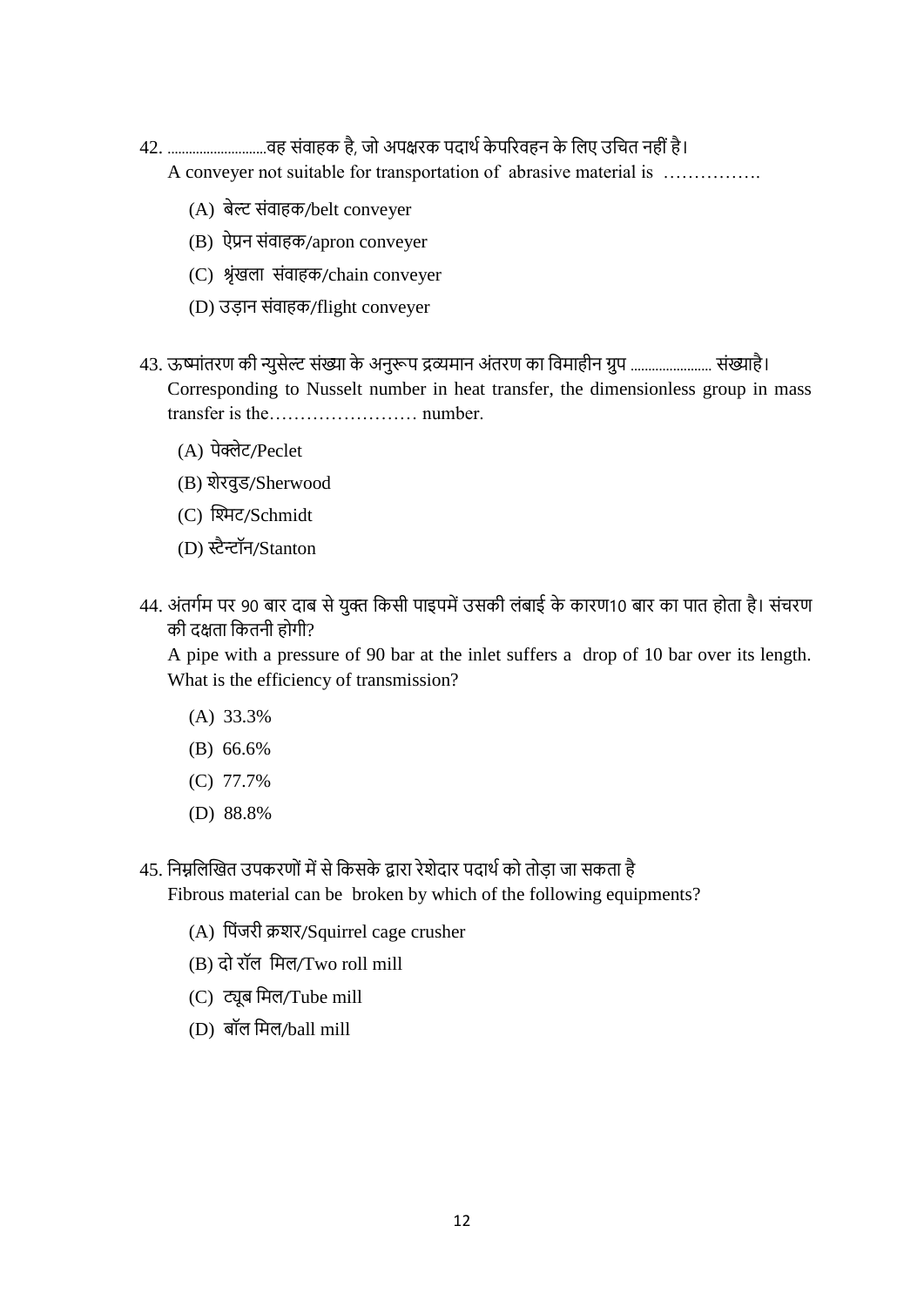46. िािनियों का "मेश" प्रनत ..............................मेंनछद्रों की संख्या सूनित करता है।

"Mesh" in sieves indicates the number of holes per ...........

- $(A)$  स्कयर इंच/square inch
- (B) स्क्रयर फुट/square foot
- $(C)$  रैखिक इंच/linear inch
- (D) रैखिक फुट/linear foot
- 47. 2 कि.ग्रा. भार के स्पोंज जैसे पदार्थ का25% आयतन पानी के अंदर रहते हुए प्लावितहोता है। उसका विशिष्ट घनत्व कितना है?

A spongy material having a weight of 2 kg, floats in water with 25% of its volume inside water. What is its specific gravity?

- (A) 0.75
- (B) 0.5
- (C) 0.4
- (D) 0.25
- 48. गेंहु का आटा .......................... में तैयार नकया जाता है। Wheat flour is made in a …………..
	- (A) हैमर क्रशर/hammer crusher
	- (B) इंपैक्ट मिल/impact mill
	- (C) रॉिर क्रशर/roller crusher
	- (D) ट्यूब नमि/tube mill
- 49. यदि चूषण पार्श्व पर दाब तथा वेग शीर्षों का कुल जोड़ ....................... है तो कोटरन नहीं घटित होगा। Cavitation will not occur if the sum total of pressure and velocity heads at the suction side is …………………
	- (A) शून्य/Zero
	- (B) तरल के वाष्प दाब से अधिक/larger than the vapour pressure of the fluid
	- $(C)$  तरल के वाष्प दाब से कम/smaller than the vapour pressure of the fluid
	- (D) तरल के वाष्प दाब के बराबर/equal to the vapour pressure of the fluid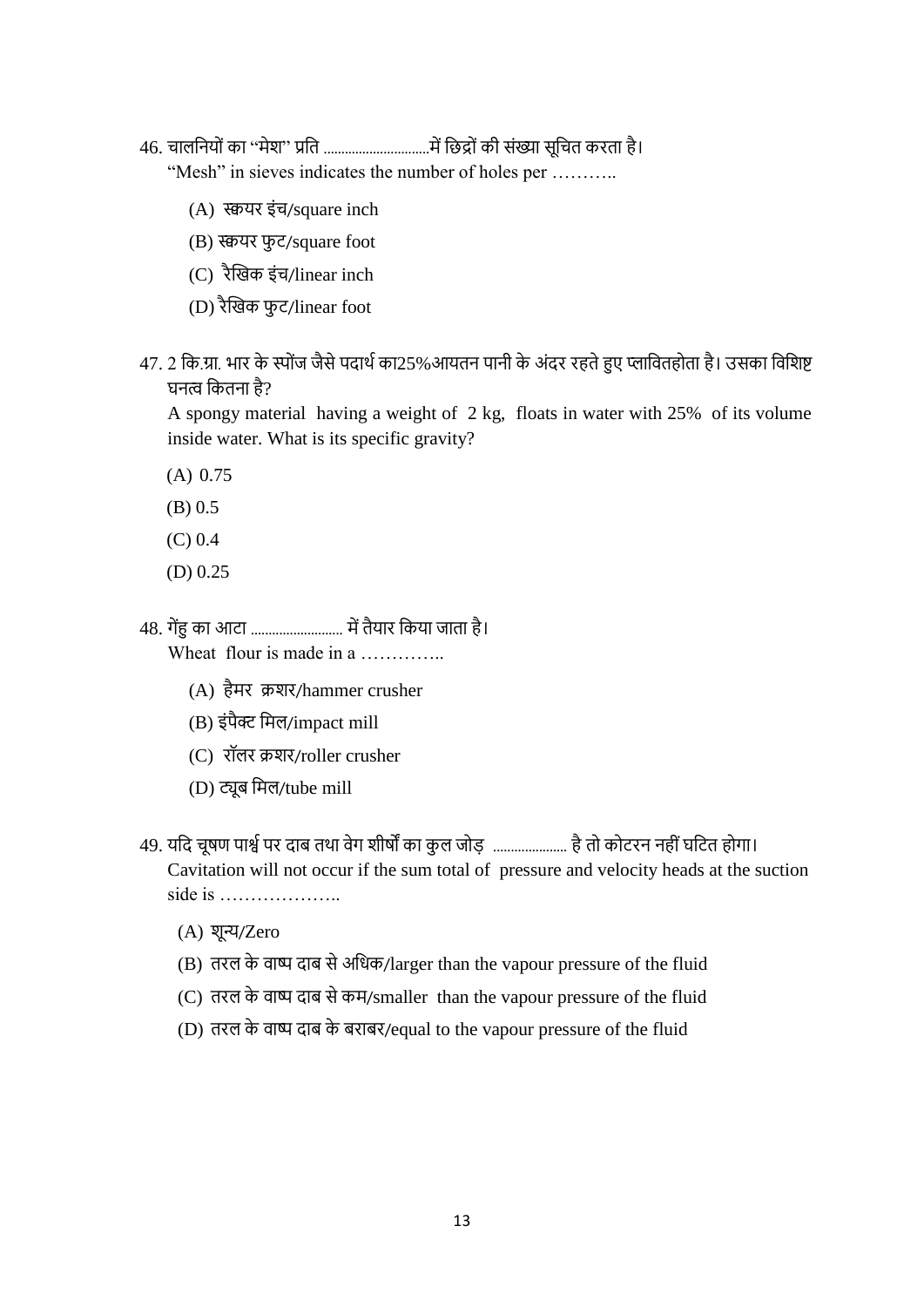50. किसी चक्रवाती पृथकित्र में धूल कणों के पृथक्करण के लिए कौन सा बल उत्तरदायी है?

Which force is responsible for the separation of dust particles from gases in a Cyclone separator?

- (A) अपकें द्री/Centrifugal
- (B) गुरुत्व/Gravity
- (C) चुंबकीय/Magnetic
- (D) विद्युत/Electrical
- 51. गैसों के /की ............................ के मापि हेतु तप्त तार पिििेगमापी का उपयोग नकया जाता है। A hot wire anemometer is used for measuring ………….. of gases.
	- (A) दाब/pressure
	- (B) श्यानता/viscosity
	- (C) िेग/velocity
	- (D) तापमाि/temperature
- 52. .......................... नियम बताता है कि किसी कृष्णिका की उत्सर्जक शक्ति निरपेक्ष तापमान के चतुर्थ घात के आनुपातिक है।

---------------- law states that total emissive power of a black body is proportional to the fourth power of absolute temperature

- (A) किरखोफ नियम/Kirchoffs law
- (B) स्टेफान बोल्जमान नियम/StefenBoltsmann law
- (C) प्लांक नियम/Plancks law
- (D) फू ररये नियम/Fouriers law
- 53. सूक्ष्मतम धूल को निकालने के लिए निम्नलिखित युक्तियों में से सबसे उपयुक्त ................... है। To remove the finest dust, which of the following devices suits the most……..
	- $(A)$  चक्रवाती पृथकित्र/cyclone separator
	- (B) बैग नफल्टर/bag filter
	- (C) खथथरिैद् युत पृथनकत्र/electro static separator
	- (D) इम फिल्टर/drum filter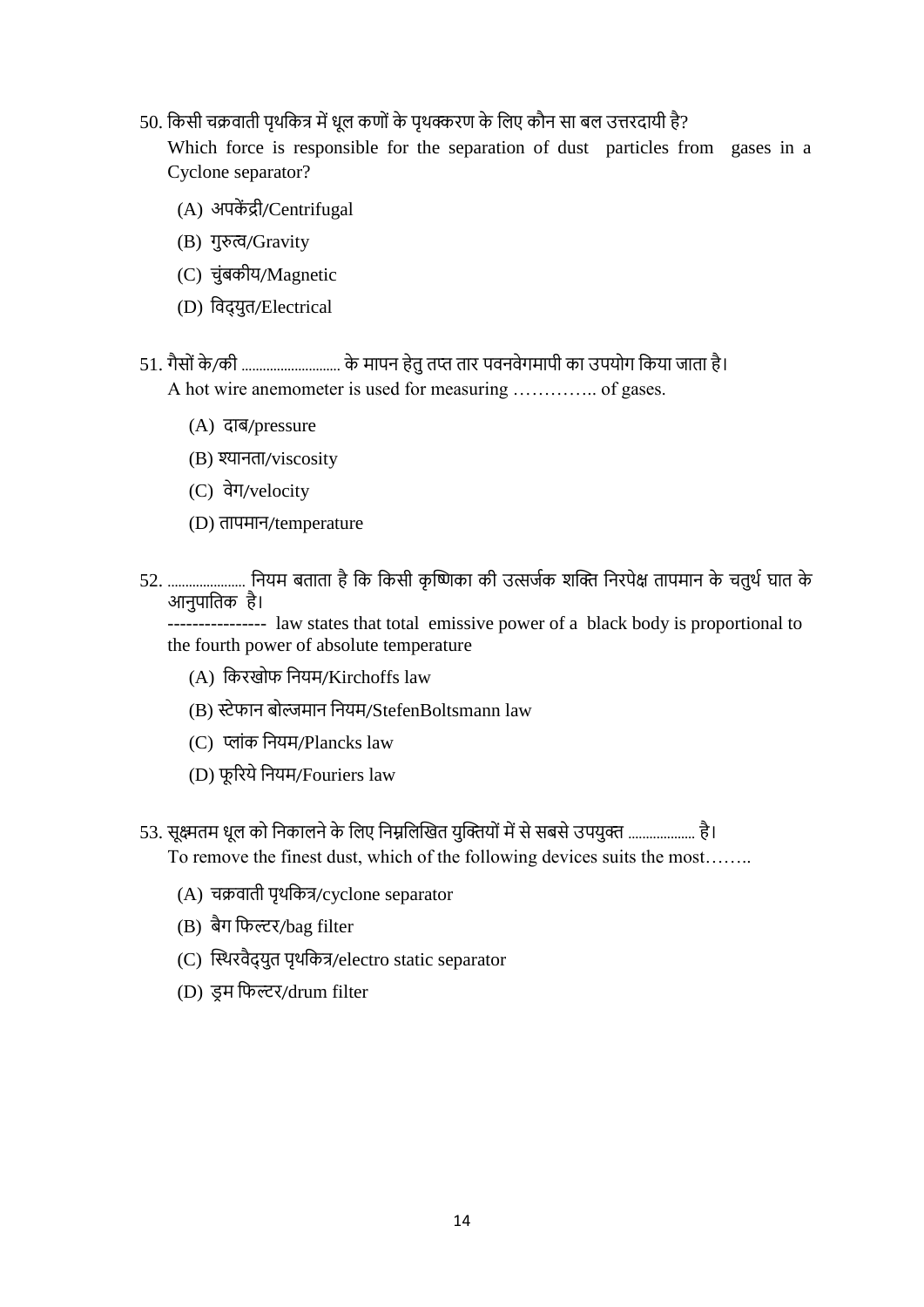- 54. द्रव्यमान अंतरण घटित होने के लिए निम्नलिखित में से कौन सा हमेशा सही है? Which among the following is always true for mass transfer to occur?
	- (A) सांद्रण में अंतर/Difference in concentration
	- (B) दाब में अंतर/Difference in Pressure
	- (C) तापमाि में अंतर/Difference in temperature
	- (D) रासायनिक विभव में अंतर/Difference in chemical potential
- 55. नकसी निियि में नििेय Aके0.3 ग्राम अणु, Bके0.2 ग्राम अणु और Cके0.5ग्राम अणु समानहत हैं। इस मिश्रण में Aका मोल-अंश कितना होगा?

A solution contains 0.3 moles of solute A, 0.2 moles of B and 0.5 moles of C. What will be the mole fraction of A in the mixture?

- (A) 0.3
- (B) 0.2
- (C) 0.5
- (D) 1

56. निम्नलिखित में कौन सा फ्लक्स का यूनिट हो सकता है? Which among the following can be the unit of Flux?

- (A)  $\text{kg}^*\text{m}^{2}*\text{s}^{-1}$
- (B)  $\text{kg}^*\text{m}^2*_\text{S}$
- (C)  $kg*m*s^2$
- (D)  $\text{kg}^*\text{m}^{-2} \text{*} \text{s}^{-1}$

57. ..................................... सूत्र िारा नफक नियम दशामया जाता है। Fick's law is given by the formula

(A) N  $_b = -D_{bc} dC_b/dx$ 

- (B) N  $_b = -2$  D<sub>bc</sub> dC <sub>b</sub>/d x
- (C) N  $_{\rm b} = -3$  D<sub>bc</sub> dC <sub>b</sub>/d x
- (D) N  $_b = -4$  D<sub>bc</sub> dC  $_b/d$  x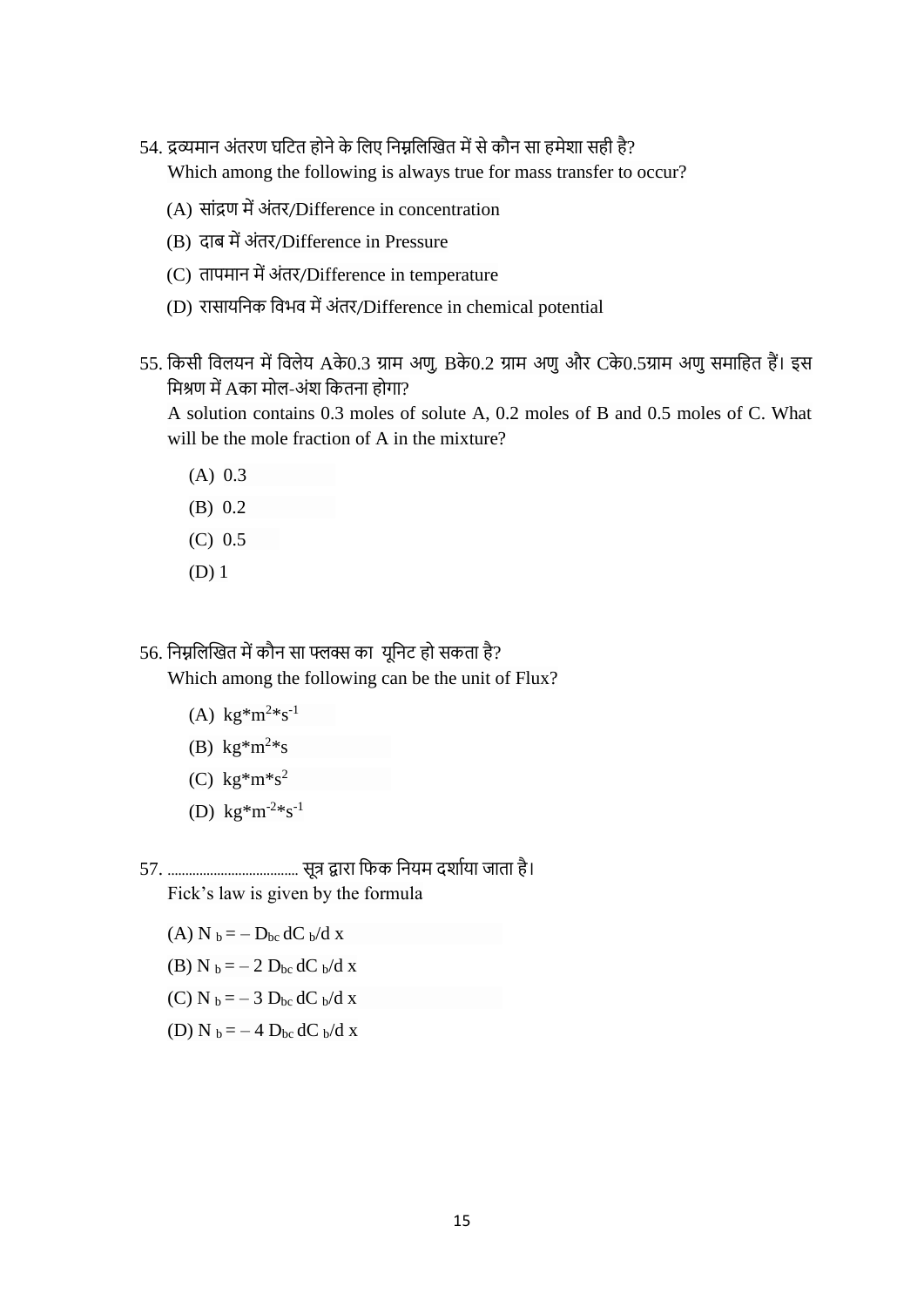58. निसरण गुणांक की निमा ......................... िारा दी जाती है।

The dimension of diffusion coefficient is given by

- (A) M L T  $^{-2}$ (B) L<sup>2</sup>T<sup>-1</sup>  $(C) L T^{-1}$
- (D) M L  $^{-2}$  T
- 59. एक आसिि प्रक्रम में, कु ि पििाह पर,................................. । In a distillation process, at total reflux, the…………………
	- (A) अवशेष शून्य है/residue is nil
	- (B) आसुत शून्य है/distillate is nil
	- (C) पििाह शून्य है/reflux is nil
	- (D) द्रव का उबलना बंद होता है/liquid stops to boil
- 60. विलेय की 0.30 कि.ग्रा. ग्राम अणु एवं 600कि.ग्रा. विलायक से युक्त किसी विलयन की मोललता............ है। In a solution containing 0.30 Kg mole of solute and 600 kg of solvent, the molality is
	- (A) 0.5
	- (B) 0.6
	- (C) 1.0
	- (D) 2.0
- 61. निम्नलिखित मेंसे कौन सा ऊर्जा का प्रकार नहीं है?

Which of the following is not the type of energy?

- (A) एन्थैल्पी/Enthalpy
- (B) एन्ट्रॉपी/Entropy
- (C) ताप/Heat
- (D) कार्य/Work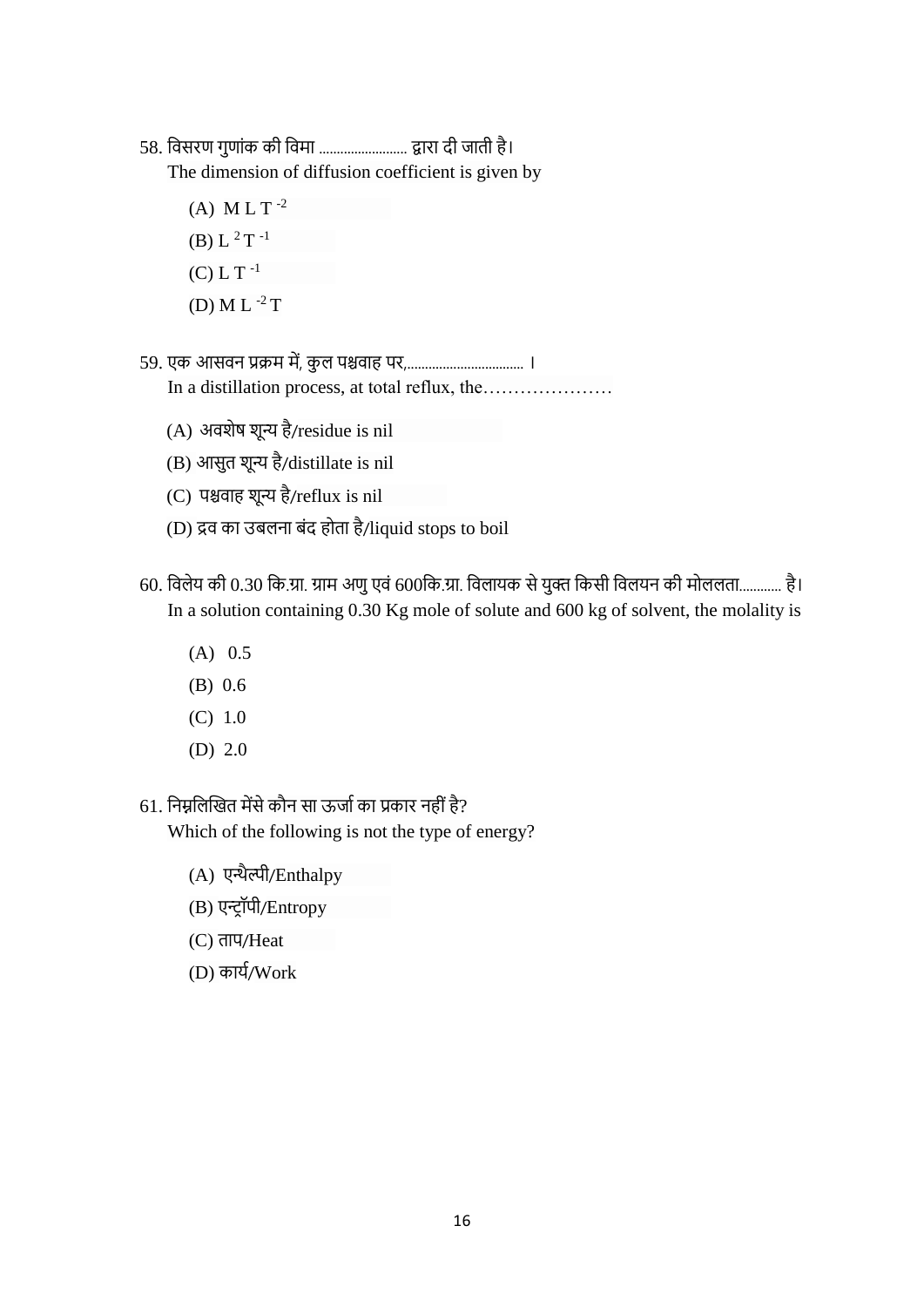62. कोई वस्तु आगे 10 मीटर जाती है और फिर 5 मीटर वापस आती है। यह सब 5 N के नियत बल के साथ किया जाता है। उस बल द्वारा किया गया कार्य कितना है?

An object moved forward 10 meters and then comes back 5 meter, all with a constant force of 5 N, what is the work done by the force?

- (A) 5 जूि/Joules
- (B) 25 जूि/Joules
- (C) 50 जूि/Joules
- (D) 75 जूि/Joules
- 63. फें सके समीकरण ............................ को नििामररत करता है।

Fenske equation determines the…………….

- $(A)$  आदर्श प्लेटों की सर्वाधिक संख्या/maximum number of ideal plates
- (B) आसवन कॉलम की ऊंचाई/height of the distillation column
- (C) सैद्धांतिक प्लेटों की न्यूनतम संख्या/minimum number of theoretical plates
- (D) इष्टतम पश्चवाह अनुपात/optimum reflux ratio
- 64. जब विलेय पदार्थ,जो मुख्यतः किसी अविलेय ठोस के पृष्ठ पर है एवं जिसे केवल उस विलायक द्वारा साफ कर दिया जाता है तब जो प्रचालन किया जाता है उसे ...........................कहते हैं।

The operation involved when the soluble material is largely on the surface of an insoluble solid and is merely washed off by the solvent is called ……………….

- (A) क्वाथ/decoction
- (B) अंतःस्रिण/percolation
- (C) क्षालन/elution
- (D) अवशोषण/absorption
- 65. एक पाइप के माध्यम से प्रवाहित हो रहे किसी तरल के मामले में पटलीय उपपरत का ऊष्मांतरण अनिकतया ............................ िारा होता है।

In case of a liquid flowing through a pipe, heat transfer in the laminar sub-layer is mostly by

- (A) प्रणोदित संवहन/Forced convection
- (B) प्राकृतिक संवहन/Natural convection
- (C) चालन/Conduction
- (D) भँवर/Eddies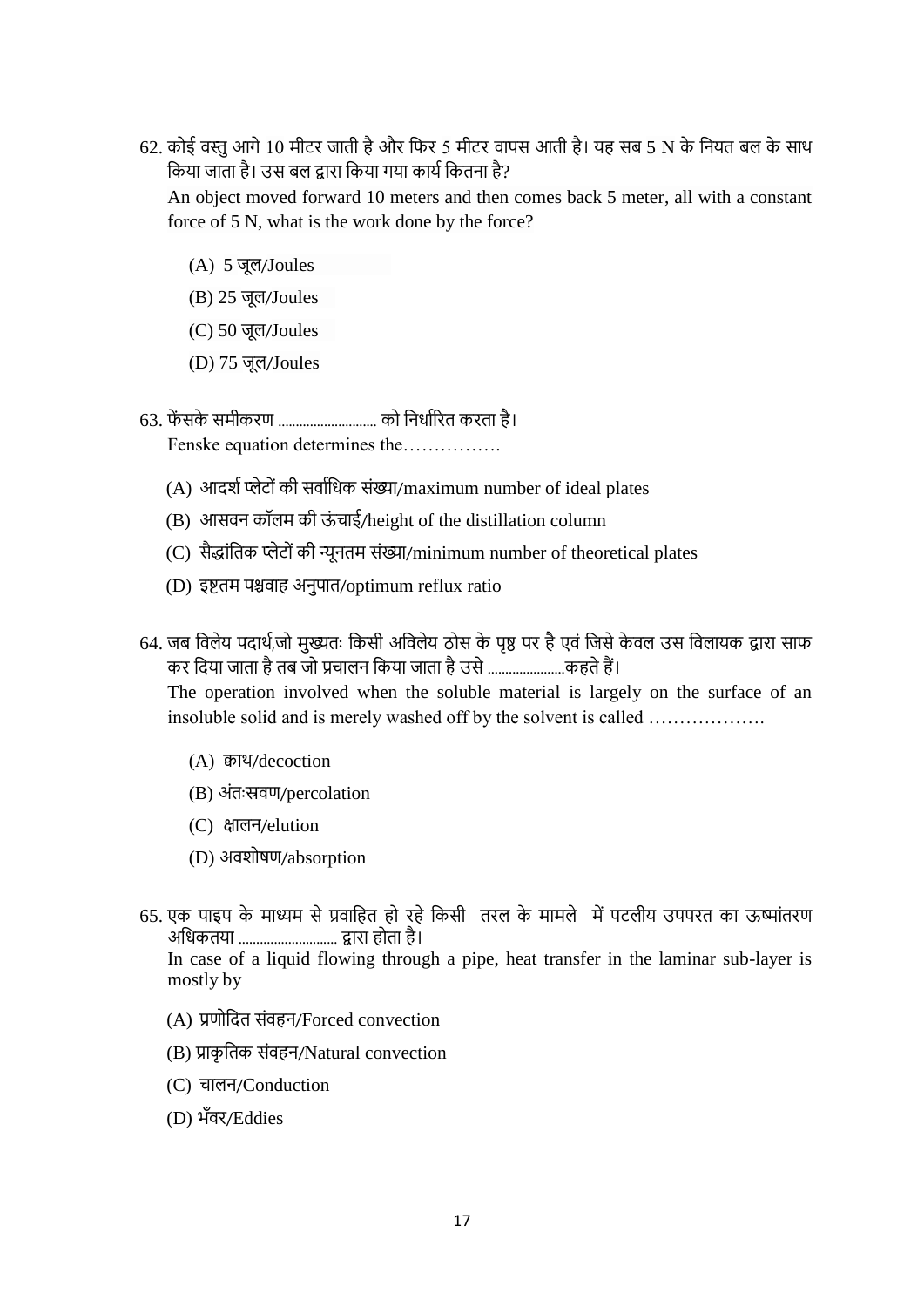- 66. ऊष्मांतरण पृष्ठ पर दिए गए फिनों का प्रयोजन ...................... है। Purpose of fins provided on heat transfer surface is
	- $(A)$ ऊष्मांतरण क्षेत्र को बढ़ाना/To increase the heat transfer area
	- (B) ऊष्मांतरण गुणांक को बढ़ाना/To increase the heat transfer coefficient
	- (C) यांनत्रक सामर्थ्म प्राप्त करिा/To achieve mechanical strength
	- (D)ताप प्रिणता को बढ़ािा/To increase the temperature gradient
- 67. ........................... के मामिे में प्रांड््ि संख्या सबसे कम है। Prandtl number is least in case of
	- (A) श्यान द्रव/Viscous liquid
	- (B)पािी/Water
	- (C) ििण निियि/Salt solution
	- (D)द्रव धातु/Liquid metal
- 68. डबल पाइप ऊष्मा विनिमयकों को तब वरीयता दी जाती है जब Double pipe heat exchangers are preferred when
	- $(A)$  द्रव अधिक श्यान प्रवृति का हैं/Liquid is more viscous in nature
	- (B) आवश्यक ऊष्मांतरण क्षेत्र कम है/Heat transfer area required is low
	- (C) संपूर्ण ऊष्मांतरण गुणांक कम है/Overall heat transfer coefficient is low
	- (D) द्रव संक्षारक है/Liquid is corrosive
- 69. फूरिये नियम में आनुपातिकता के स्थिरांक को ........................... नाम से जाना जाता है। The constant of proportionality in Fourier"s law is known as
	- (A) ऊष्मीय चालकता/Thermal conductivity
	- (B) ऊष्मीय विसरणशीलता/Thermal diffusivity
	- (C) ताप प्रिणता/Temperature gradient
	- (D) ऊष्मांतरण गुणांक/Heat transfer coefficient
- 70. वह वाष्पित्र, जो ट्यूब में भाप के साथ काम करता है, एक .............................. है। The evaporator working with steam in the tube is a ---------
	- (A) लघु नली ऊर्ध्वाधर वाष्पित्र/Short tube vertical evaporator
	- (B) दीर्घ नली ऊर्ध्वाधर वाष्पित्र/Long tube vertical evaporator
	- (C) बास्केट टाइप वाष्पित्र/Basket type evaporator
	- (D) क्षैतिज नली वाष्पित्र/Horizontal tube evaporator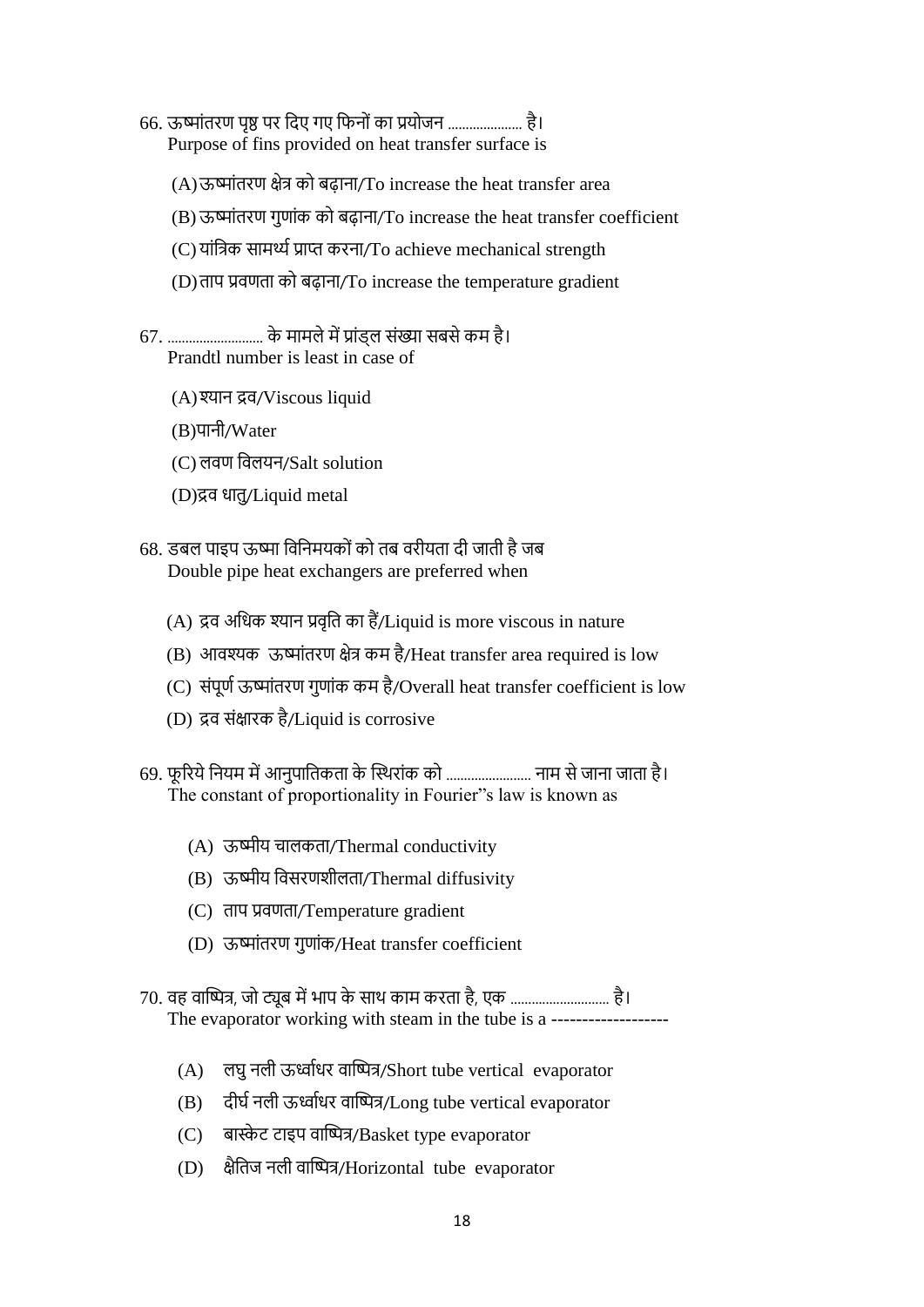- 71. ऊष्मा विनिमयक के लिए संस्तुत न्यूनतम ट्यूब पिच .........................के बराबर है। Minimum recommended tube pitch for heat exchanger is equal to
	- (A)ट्यूब का ओड्ी/OD of the tube
	- $(B)$  ट्यूब के ओडी का 1.25 गुना/1.25 times OD of the tube
	- (C) ट्यूब के ओडी का  $1.5$  गुना/ $1.5$  times OD of the tube
	- $(D)$ ट्यूब के ओडी का 2 गुना/2 times OD of the tube
- 72. भाप ट्रैपों का उपयोग ........................... के लिए किया जाता है। Steam traps are used to
	- $(A)$ वाष्प से द्रव को निकालना/Remove liquid from vapour
	- (B) संघनित को निकालना/Remove condensate
	- (C) दाब को नियनमत करिा/Regulate pressure
	- (D) अतिरिक्त भाप को निकाल देना/To vent out the excess steam
- 73. ऊष्मांतरण प्रति युनिट क्षेत्र को ................................. कहा जाता है। Rate of heat transfer per unit area is called ------------------
	- (A) ऊष्मीय चालकता/Thermal conductivity
	- (B) ऊष्मा अभिवाह/Heat flux
	- (C) ऊष्मीय निसरणशीिता/Thermal diffusivity
	- (D) निनशष्ट ऊष्मा/Specific heat
- 74. फलों के रस के सांद्रण केलिए संस्तुत वाष्पित्र ......................... है। The evaporator recommended for concentrating fruit juice is ---------------------
	- $(A)$  लघु नली ऊर्ध्वाधर वाष्पित्र/Short tube vertical evaporator
	- (B) दीर्घ नली ऊर्ध्वाधर वाष्पित्र/Long tube vertical evaporator
	- (C) पाती फिल्म वाष्पित्र/Falling film evaporator
	- $(D)$  प्रक्षोभित फिल्म वाष्पित्र/Agitated film evaporator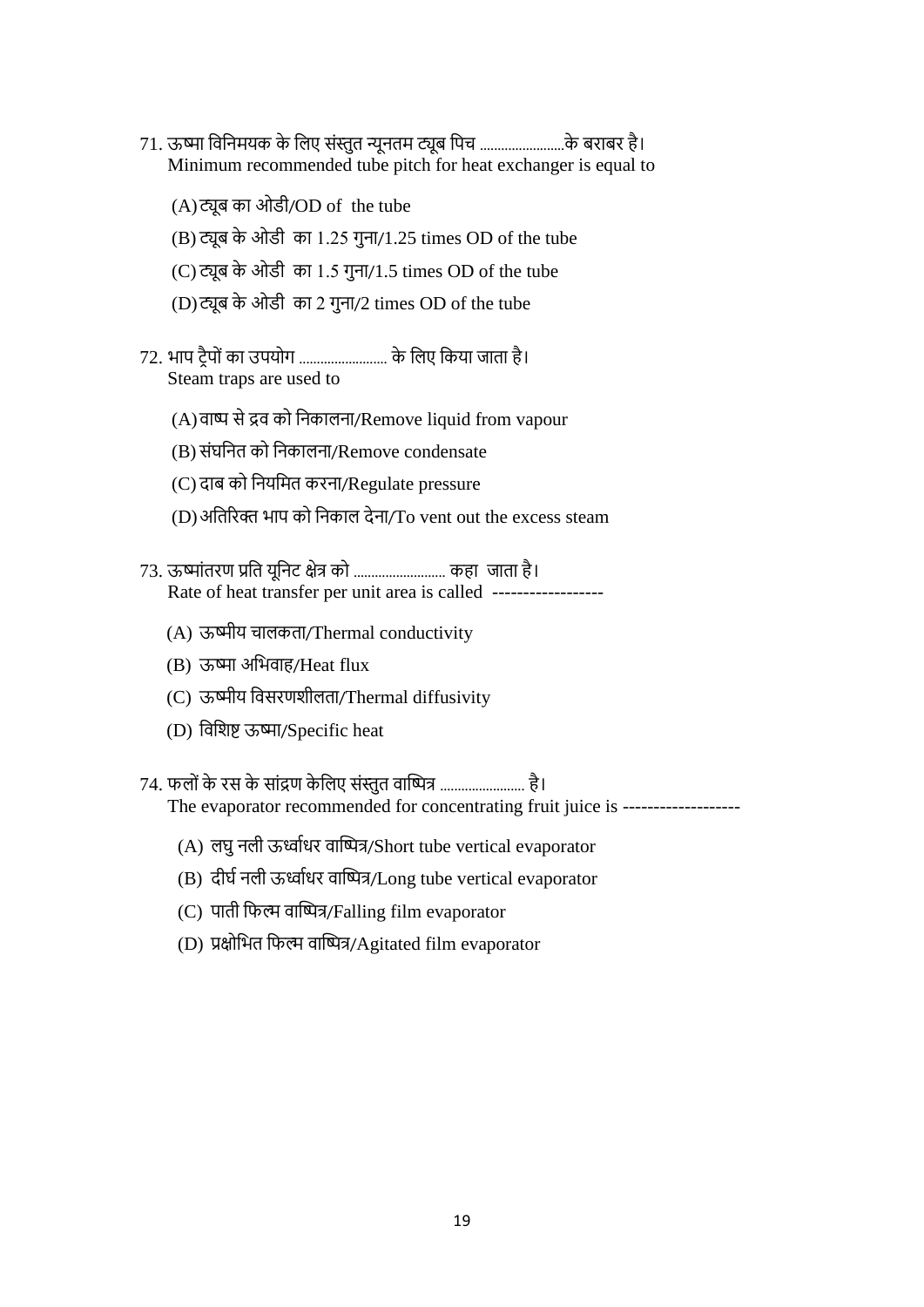- 75. कृष्णिका विकिरण का वीन विस्थापन नियम बताता है कि सर्वाधिक एकवर्णी विकिरणी शक्ति का तरंगदैर्घ्य उसके निरपेक्ष तापमान का ............................ है। Wien's displacement law for black body radiation states that wave length for maximum monochromatic radiating power is ----------------------- absolute temperature
	- $(A)$  चतुर्थ धात/Fourth power of
	- (B) वर्ग मूल/Square root of
	- (C) प्रनतिोमािुपाती/Inversely proportional to
	- (D) प्रत्यिािुपाती/Directly proportional to
- $76$ . जब )तापमान प्रवणता को80 °C तथा 30 °C के बीच बनाए रखा जाता है तब यदि 100 mm मोटाई के रोधन पदार्थ के पृष्ठ के3 m<sup>2</sup>भाग के आर-पार 90 Wकी ऊष्मा प्रवाहित होता है तो उस पदार्थ की ऊष्मीय िािकता ...................................... होगी। Calculate the thermal conductivity of the insulation material of thickness 100 mm , if

90 W of heat flows across  $3 \text{ m}^2$  of its surface when the temperature gradient is maintained between 80 °C and 30 °C

- $(A)$  0.5 W/ (m. °C)
- (B) 1 W/ (m. $^{\circ}$ C)
- (C)  $0.06 \text{ W} / (\text{m}.\text{°C})$
- (D) 0.02 W/ (m.°C)

77. ऊष्मा विनिमयक ट्यूबों में शल्कसंभावन द्वारा ऊष्मांतरण को होनेवाले प्रतिरोध का हिसाब ...................... िारा नकया जाता है।

The resistance to heat transfer caused by scale formation in heat exchanger tubes is accounted by -----------------------

- (A) पररदू षण गुणक/Fouling factor
- (B) घषमण गुणक/Friction factor
- (C) संकषमण गुणांक/Drag coefficient
- (D) पररसीमा स्तर/Boundary layer
- 78. ऊष्मा विनिमयकों में ............................... के लिए बाधिकाएं प्रदान की जाती हैं। Baffles are provided in heat exchangers to -------
	- (A) यांत्रिक सामर्थ्य बढ़ाने/Increase the mechanical strength
	- $(B)$  मैल को निकालने/Remove the dirt
	- $(C)$  ट्यूबों को यथास्थान बनाए रखने/Keep the tubes in position
	- (D) ऊष्मांतरण क्षेत्र बढ़ाने/Increase heat transfer area